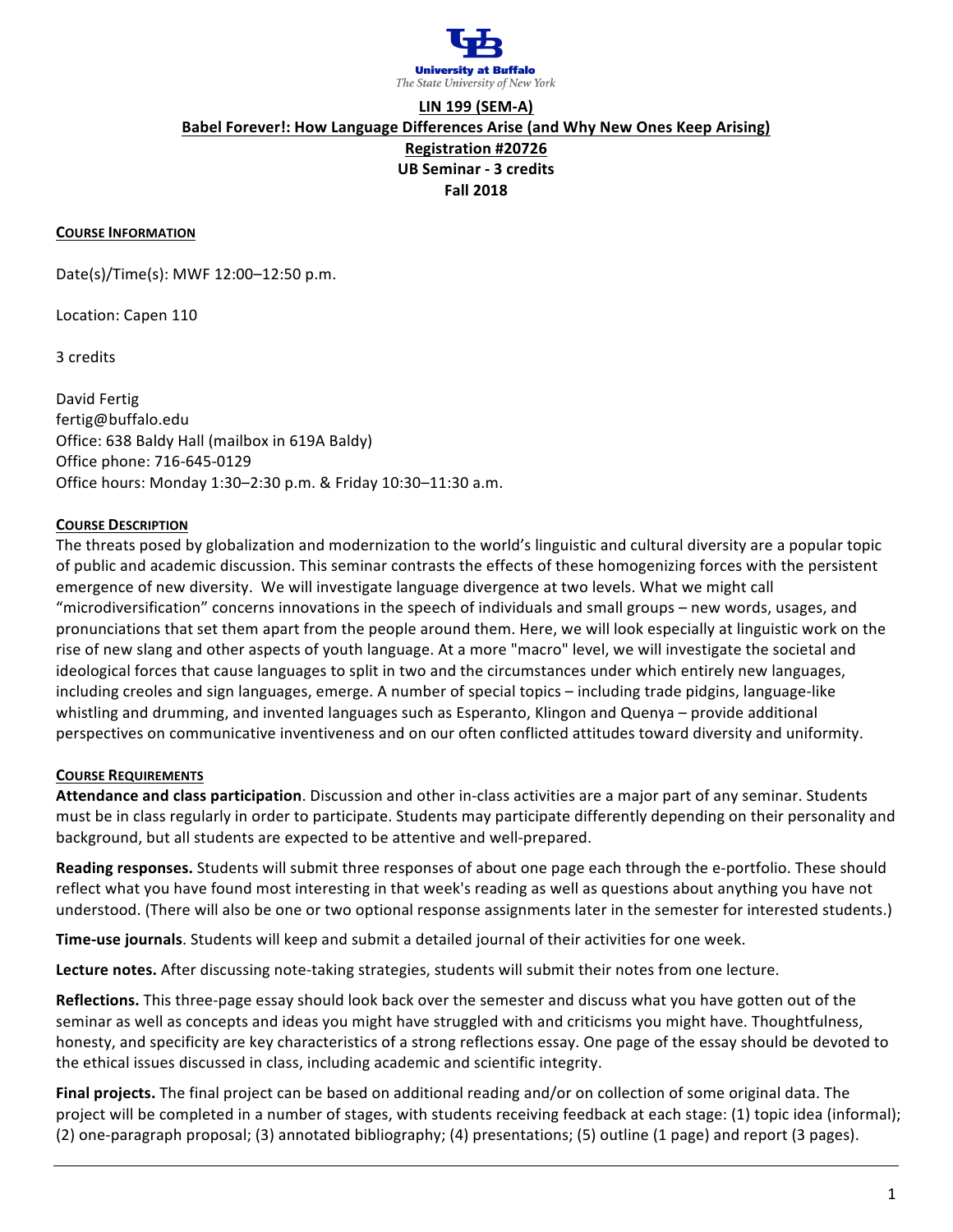Presentations. All students will present their final projects to the class during the last two weeks of the semester. We will discuss ways to prepare for and deliver an effective presentation.

## **STUDENT LEARNING OUTCOMES**

Having completed a UB Seminar, students will be able to:

| <b>Course Learning Outcome</b> |                            | Maps to the Following           | Delivered through the       | <b>Student Achievement</b>    |
|--------------------------------|----------------------------|---------------------------------|-----------------------------|-------------------------------|
|                                |                            | Program Outcomes /              | Following Instructional     | Assessed with the Following   |
|                                |                            | Competencies:                   | Method(s):                  | Method(s)/Assignments:        |
| 1.                             | Think critically using     | <b>UBGE, SUNY Critical</b>      | Assigned reading; class     | monitoring of participation;  |
|                                | multiple modes of          | Thinking, MSCHE Critical        | discussion and debate;      | graded reading responses      |
|                                | inquiry.                   | Analysis and Reasoning          | written assignments         |                               |
|                                |                            |                                 |                             |                               |
|                                | 2. Analyze disciplinary    | <b>UBGE, SUNY Information</b>   | Selected readings; in-class | monitoring of participation;  |
|                                | content to identify        | Literacy                        | and online discussion; peer | graded written                |
|                                | contexts, learn fresh      |                                 | critique of drafts          | assignments; final project    |
|                                | perspectives, and          |                                 |                             |                               |
|                                | debate and discuss         |                                 |                             |                               |
|                                | problems in the field.     |                                 |                             |                               |
| 3.                             | Understand and apply       | <b>UBGE, SUNY Critical</b>      | Required readings;          | review of student notes;      |
|                                | the methods of close       | Thinking, MSCHE Critical        | modeling and discussion of  | final project                 |
|                                | reading, note taking,      | Analysis and Reasoning          | note-taking techniques;     |                               |
|                                | analysis, and synthesis.   |                                 | questions and comments      |                               |
|                                |                            |                                 | posted to e-portfolio       |                               |
| 4.                             | Recognize and debate       | UBGE, MSCHE Values,             | Class discussion; written   | monitoring of class           |
|                                | ethical issues and         | Ethics, & Diverse               | assignment                  | discussion; ethics portion of |
|                                | academic integrity in a    | Perspectives                    |                             | reflection paper              |
|                                | variety of settings.       |                                 |                             |                               |
| 5.                             | Demonstrate                | <b>UBGE, SUNY Basic</b>         | class discussion; student   | monitoring of class           |
|                                | proficiency in oral        | <b>Communication, MSCHE</b>     | presentations; written      | discussion; feedback on       |
|                                | discourse and written      | Oral and Written                | assignments                 | presentations and             |
|                                | communication.             | Communication                   |                             | assignments                   |
| 6.                             | Develop essential          | <b>UBGE, SUNY Information</b>   | class discussion of time    | presentations and final       |
|                                | research and study skills  | Literacy                        | management and study        | projects; time-use journal    |
|                                | such as time               |                                 | skills; guided step-by-step | with 2nd reading response     |
|                                | management.                |                                 | work on projects            |                               |
| 7.                             | Utilize the eportfolio for | <b>UBGE, SUNY Information</b>   | written assignments         | assignments submitted         |
|                                | at least one assignment.   | Literacy, MSCHE                 |                             | through e-portfolio           |
|                                |                            | <b>Technological Competency</b> |                             |                               |
| 8.                             | Understand the             | <b>UBGE</b>                     | class discussion; one-on-   | attendance; monitoring of     |
|                                | academic expectations      |                                 | one meetings                | class discussion              |
|                                | pertaining to              |                                 |                             |                               |
|                                | studentship at the         |                                 |                             |                               |
|                                | University at Buffalo      |                                 |                             |                               |
|                                | and to higher learning     |                                 |                             |                               |
|                                | at a research university.  |                                 |                             |                               |

Note: \*This course meets or contributes to meeting the SUNY General Education Requirements (GER) for Critical Thinking, Information Literacy, and Basic Communication: (SUNY website), as well as areas of general education required by the Middle States Commission on Higher Education.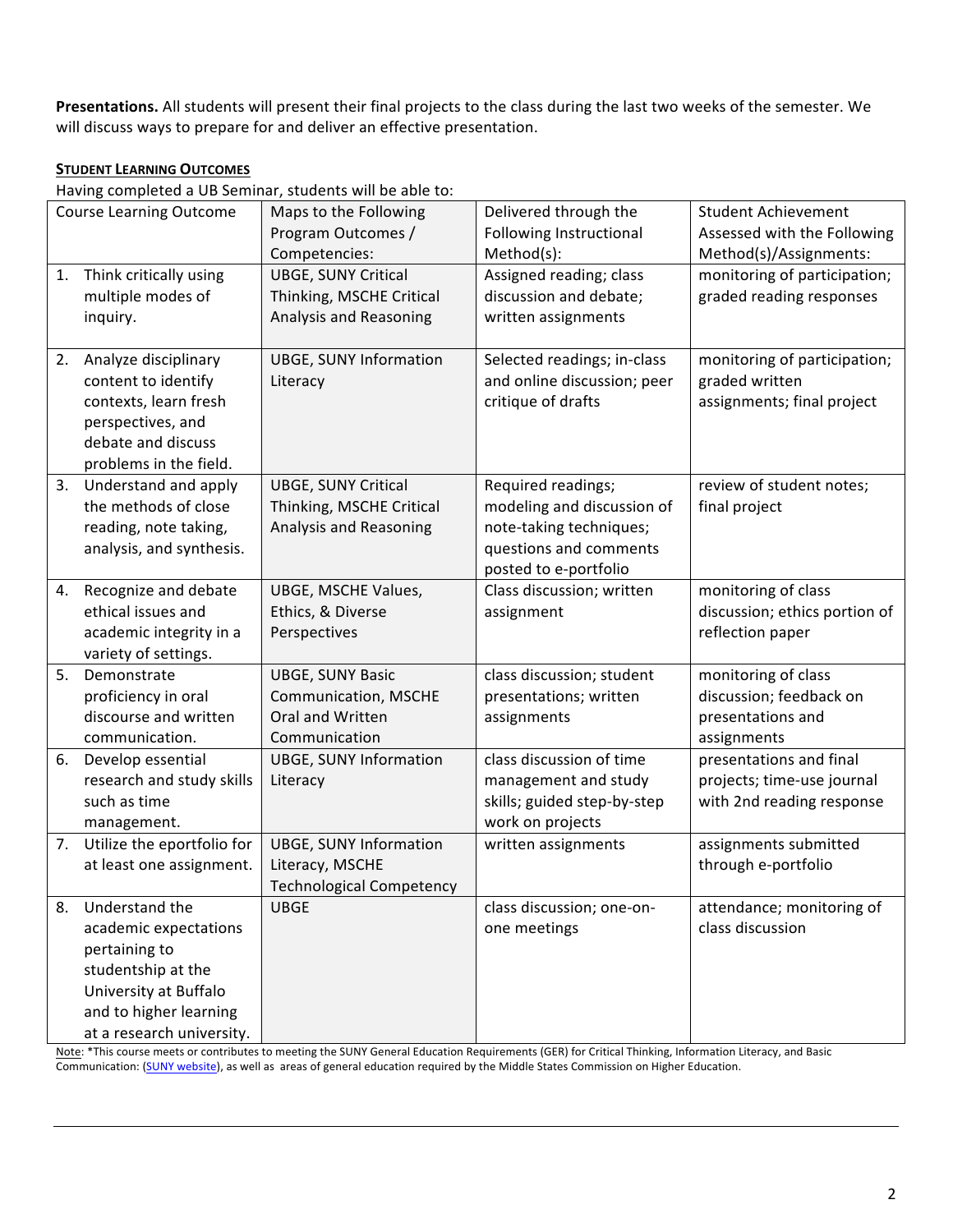## **GRADING POLICY**

Learning assessments will be weighted according to the following break-down.

| Weighting | <b>Assessment / Assignment</b>                                                                |
|-----------|-----------------------------------------------------------------------------------------------|
| 25%       | Class participation                                                                           |
| 30%       | Assignments: three reading responses, one reflections essay, lecture notes, time-use journals |
| 25%       | Final project                                                                                 |
| 20%       | Presentations                                                                                 |
| 100%      | <b>TOTAL</b>                                                                                  |

### Final Grades:

| Grade | <b>Quality Points</b> | Percentage        |
|-------|-----------------------|-------------------|
| A     | 4.0                   | 93.0% -100.00%    |
| $A -$ | 3.67                  | $90.0\% - 92.9\%$ |
| $B+$  | 3.33                  | 87.0% - 89.9%     |
| B     | 3.00                  | $83.0\% - 86.9\%$ |
| B-    | 2.67                  | $80.0\% - 82.9\%$ |
| $C+$  | 2.33                  | 77.0% - 79.9%     |
| C     | 2.00                  | 73.0% - 76.9%     |
| $C-$  | 1.67                  | 70.0% - 72.9%     |
| D+    | 1.33                  | $67.0\% - 69.9\%$ |
| D     | 1.00                  | $60.0\% - 66.9\%$ |
| F     | 0                     | 59.9 or below     |

Consult the Undergraduate Catalog for the Explanation of Grades.

**Incompletes** will be granted only in exceptional cases (such as medical emergencies). Before raising the possibility of an incomplete, please familiarize yourself with UB's official policy at:

https://catalog.buffalo.edu/policies/explanation.html

## **ACADEMIC INTEGRITY**

Academic integrity is a fundamental university value. Through the honest completion of academic work, students sustain the integrity of the university while facilitating the university's imperative for the transmission of knowledge and culture based upon the generation of new and innovative ideas.

All students should be sure that they understand the University's Academic Integrity policy before completing any assignments or taking any tests. If you have any questions or concerns about the policy, please discuss them with your instructor. You will find the policy at:

https://catalog.buffalo.edu/policies/integrity.html

## **ACCESSIBILITY RESOURCES**

If you require classroom or testing accommodations due to a disability, please contact Accessibility Resources, located at 60 Capen Hall. AR can be reached by phone at (716) 645-2608 or by email using the form at the website below. Please inform your instructor as soon as possible about your needs so that we can coordinate your accommodations. http://www.buffalo.edu/studentlife/who-we-are/departments/accessibility.html

## **ATTENDANCE POLICY**

Attendance in the class is mandatory. Missing more than three hours of class will result in a penalty to your final grade unless you are absent for religious reasons or due to a university-sanctioned event, in which case you should inform the instructor in advance to avoid penalty.

https://catalog.buffalo.edu/policies/attendance.html

The latest information on cancellations/delays due to weather or other unforeseen events can be found on the UB Alert page at: http://emergency.buffalo.edu/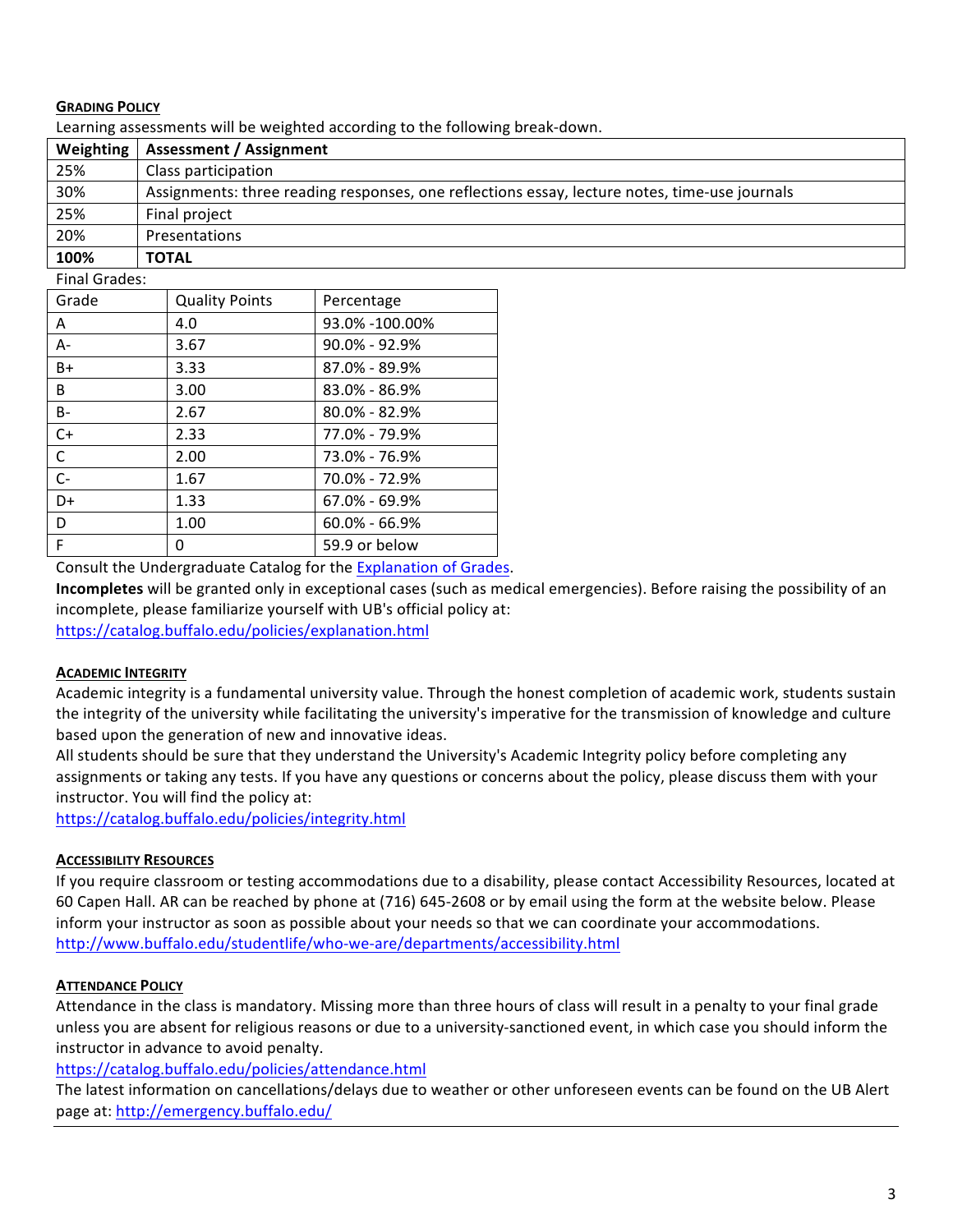| <b>COURSE SCHEDULE.</b> |
|-------------------------|
|-------------------------|

| Week           | <b>Date</b>    | <b>Topic</b>                     | <b>Required Readings / activities</b> | <b>Assignment due</b> |
|----------------|----------------|----------------------------------|---------------------------------------|-----------------------|
| $\mathbf 1$    | Aug. 27        | Introduction                     |                                       |                       |
|                | Aug. 29        |                                  | McWhorter: Introduction               |                       |
|                | Aug. 31        |                                  |                                       |                       |
| $\overline{2}$ | Sep. 3         | <b>Labor Day</b>                 | (no class)                            |                       |
|                | Sep. 5         | Dynamism                         | McWhorter: Chapter 1                  | Response 1            |
|                | Sep. 7         |                                  |                                       |                       |
| $\overline{3}$ | Sep. 10        | Macrodiversification             | McWhorter: Chapter 2                  |                       |
|                | Sep. 12        |                                  |                                       |                       |
|                | Sep. 14        | Contact and mixture              | McWhorter: Chapter 3                  |                       |
| 4              | Sep. 17        |                                  |                                       | Time use journals     |
|                | Sep. 19        | Emergence of pidgins and creoles | McWhorter: Chapter 4                  |                       |
|                | Sep. 21        |                                  |                                       |                       |
| 5              | Sep. 24        | Growth of complexity             | McWhorter: Chapter 5                  | Response 2            |
|                | Sep. 26        |                                  |                                       |                       |
|                | Sep. 28        | Literacy, standardization, etc.  | McWhorter: Chapter 6                  |                       |
| 6              | Oct. 1         |                                  |                                       | Project ideas         |
|                | Oct. 3         | Language loss                    | McWhorter: Chapter 7                  |                       |
|                | Oct. 5         |                                  |                                       |                       |
| $\overline{7}$ | Oct. 8         | Invented languages               | Okrent 2010                           | Lecture notes         |
|                | Oct. 10        |                                  |                                       |                       |
|                | Oct. 12        |                                  |                                       |                       |
| 8              | Oct. 15        | Language and adolescence         | <b>Eckert 2003</b>                    | Project proposals     |
|                | Oct. 17        |                                  |                                       |                       |
|                | Oct. 19        |                                  |                                       |                       |
| 9              | Oct. 22        | Innovation and youth             | Tagliamonte 2005                      | Response 3            |
|                | Oct. 24        |                                  |                                       |                       |
|                | Oct. 26        |                                  |                                       |                       |
| 10             | Oct. 29        | Language and (recent) technology | Grieve 2016                           |                       |
|                | Oct. 31        |                                  |                                       |                       |
|                | Nov. 2         |                                  |                                       |                       |
| 11             | Nov. 5         | Emergence of new sign languages  | Sandler et al. 2014                   | <b>Bibliographies</b> |
|                | Nov. 7         |                                  |                                       |                       |
|                | Nov. 9         |                                  |                                       |                       |
| 12             | Nov. 12        | Whistling and drumming           | Whistles in the Mist (online video)   |                       |
|                | Nov. 14        |                                  |                                       |                       |
|                | Nov. 16        |                                  |                                       |                       |
| 13             | Nov. 19        | Wrap-up and reflections          |                                       |                       |
|                | Nov. 21-23     | Thanksgiving                     | (no class)                            |                       |
| 14             | Nov. 26        | <b>Student presentations</b>     |                                       | Presentations         |
|                | <b>Nov. 28</b> | <b>Student presentations</b>     |                                       |                       |
|                | Nov. 30        | <b>Student presentations</b>     |                                       |                       |
| 15             | Dec. 3         | <b>Student presentations</b>     |                                       | Reflections           |
|                | Dec. 5         | <b>Student presentations</b>     |                                       |                       |
|                | Dec. 7         | Student presentations            |                                       | Final projects        |